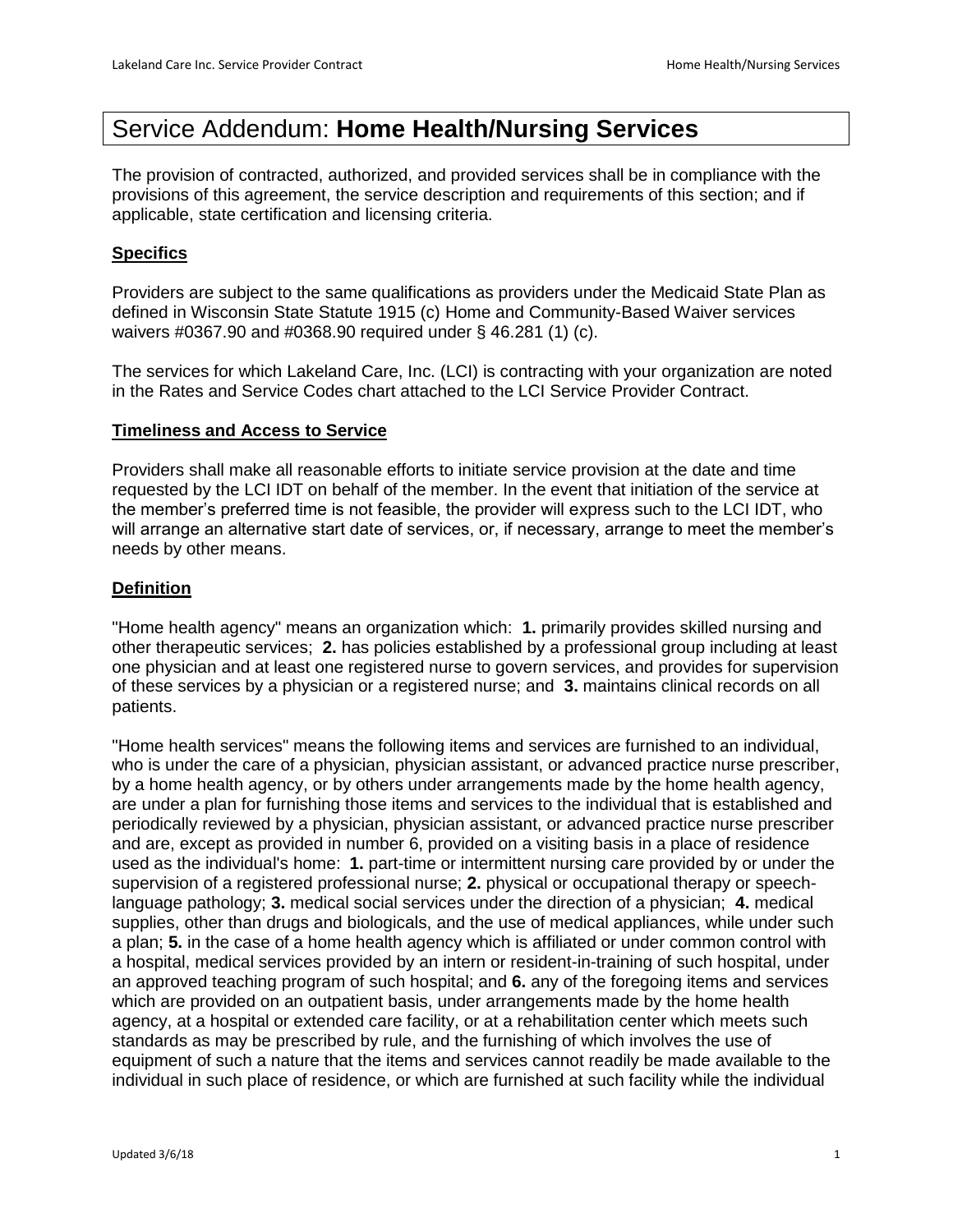is there to receive any such item or service, but not including transportation of the individual in connection with any such item or service.

"Skilled nursing services RN/LPN" is "professional nursing" as defined in Wisconsin's Nurse Practice Act. Wis. Stats, Chapter 441. Nursing services are those medically necessary, skilled nursing services that may only be provided safely and effectively by an advanced practice nurse, a registered nurse or a licensed practical nurse working under the supervision of a registered nurse. The nursing services provided must be within the scope of the Wisconsin Nurse Practice Act, consistent with the Member Centered Plan, authorized by the MCO and are not otherwise available to the member under the Medicaid State Plan or for members enrolled in Medicare, services available through the federal Medicare program. However, the lack of coverage under the State Plan benefit or through Medicare does not preclude coverage of skilled nursing as a waiver service if services are within the scope of the Wisconsin Nurse Practice Act.

Under the Wisconsin Nurse Practice Act, professional nursing includes any of the following: professional skilled nursing means the observation or care of the ill, injured or infirm, or for the maintenance of health or prevention of illness that requires substantial nursing skill, knowledge or training, or application of nursing principles based on biological, physical and social sciences. Professional skilled nursing includes any of the following:

- a. The observation and recording of symptoms and reactions;
- b. The execution of procedures and techniques in the treatment of the sick under the general or special supervision or direction of a physician, podiatrist licensed under Wis. Stats. ch. 448, dentist licensed under Wis. Stats. ch. 447, or optometrist licensed under Wis. Stats. 449, or under an order of a person who is licensed to practice medicine, podiatry, dentistry or optometry in another state if the person making the order prepared the order after examining the patient in that other state and directs that the order be carried out in this state;
- c. The execution of general nursing procedures and techniques; or
- d. The supervision of a patient and the supervision and direction of licensed practical nurses and less skilled assistants in accordance with Wis. Stats 441.

Nursing services may include periodic assessment of the member's medical condition when the condition requires a skilled nurse to identify and evaluate the need for medical intervention or to monitor and/or modify the medical treatment services provided by non-professional care providers. Services may also include regular, ongoing monitoring of a member's fragile or complex medical condition, as well as the monitoring of a member with a history of nonadherence with medication or other medical treatment needs. Delegation of nursing tasks to less skilled personnel shall be in accordance with Wis. Stats. ch. 441 and Wis. Admin. Code ch. N.6. and the Guidelines for Registered Nurse Delegation to Unlicensed Assistive Personnel (Wisconsin Nurses Association). These services are provided when nursing services identified as needed in a plan of care and furnished under the approved State plan limits are exhausted or when the nursing services are not covered under the Medicaid State Plan. For members enrolled in Medicare, excludes services available through the Medicare program except for payment of Medicare cost share. RNs and LPNs must comply with Wis. Stats. Chapter 441.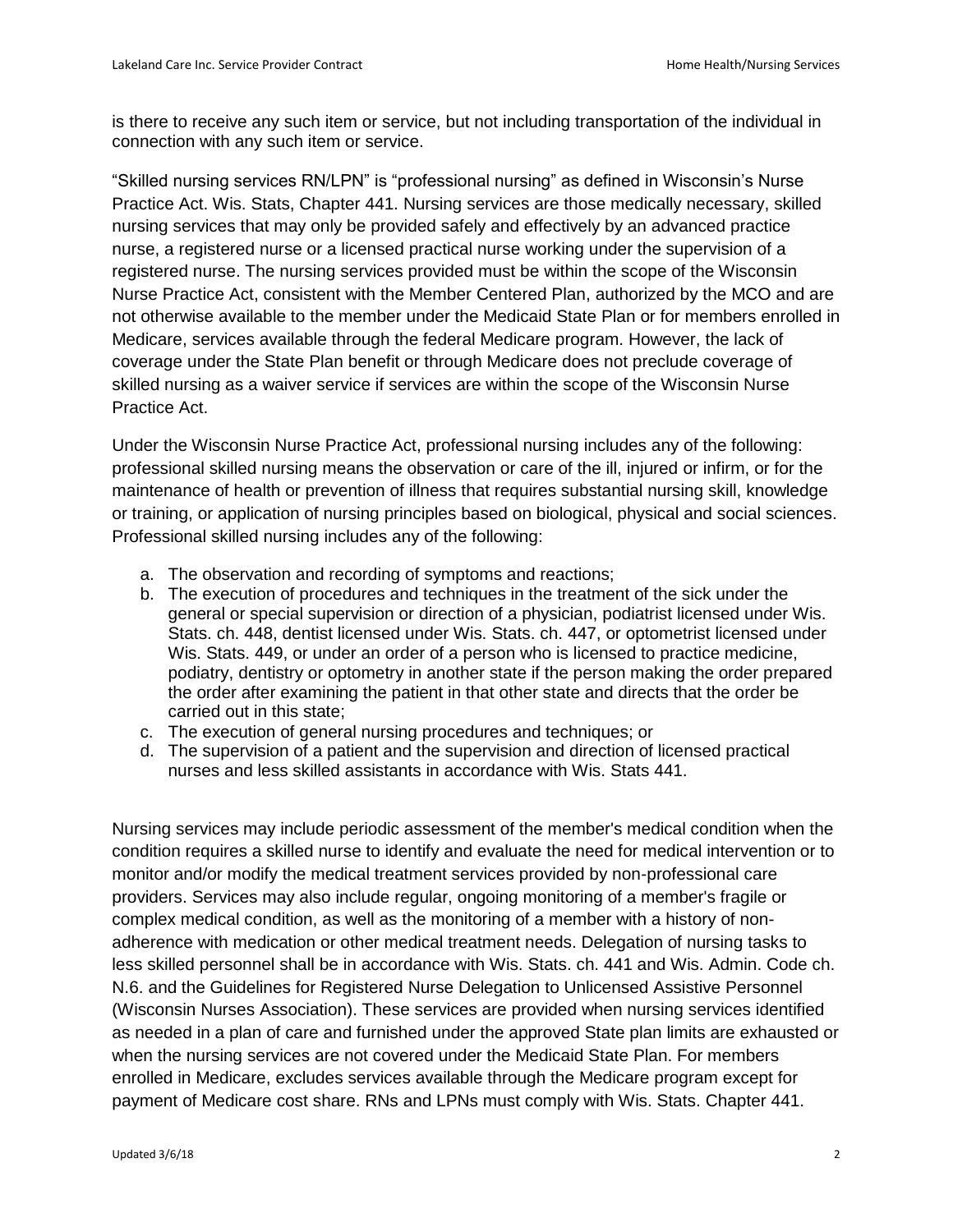## **Standards, Training, and Competency**

Providers of services shall meet the standards of this agreement; *and if applicable*, agrees to retain licensing in good standing during contract period.

Provider shall ensure staff providing care to members are adequately trained and proficient in the skills they are providing and in the needs of the member(s) receiving the services.

Training of staff providing services shall include:

- 1. Provider agency recording and reporting requirements for documentation, critical incident reporting, and other information and procedures necessary for the staff to ensure the health and safety of member(s) receiving supports
- 2. Training on the needs of the target group for the member(s) served under this agreement
- 3. Training on the provision of the services being provided
- 4. Training on the needs, strengths, and preferences of the individual(s) being served
- 5. Training on rights and confidentiality of individuals supported
- 6. Information and provider procedure for adherence to the LCI policies below:
	- a. Incident Management System
	- b. Restraint and Seclusion Policy and Procedure
	- c. Communication Expectations
	- d. Unplanned use of Restrictive Measure
	- e. Confidentiality

Provider shall ensure competency of individual employees performing services to the LCI members. Competency shall include assurance of the general skills and abilities necessary to perform assigned tasks.

#### **Staff to Member Ratio**

Provider's staff to member ratio shall be in accordance with state licensure and certification requirements as expressed by ordinance, state and federal rules and regulations applicable to the services covered by this contract. Provider shall be adequately staffed to meet the needs of members as defined in their assessments and individual service plans.

#### **Staffing Assignment and Turnover**

The provision of successful services is attributable in large part to the strength of the relationship between a member and the staff directly providing the service. Given this contributory factor, provider agrees to make every effort to match and retain direct care staff under this agreement in a manner that optimizes consistency.

In order to establish and preserve this relationship, providers must take specific precautions to establish and monitor these services. Providers must have a process in place for:

- 1. Members to provide feedback on their experience with the employees performing these tasks and respond when appropriate.
- 2. Written information indicating who within the organization to contact with concerns, or questions related to the provision of services or direct care staff
- 3. Provider will forward documentation and/or feedback to the Interdisciplinary Team (IDT) staff to allow members to express concerns to individuals other than the individual who performs the task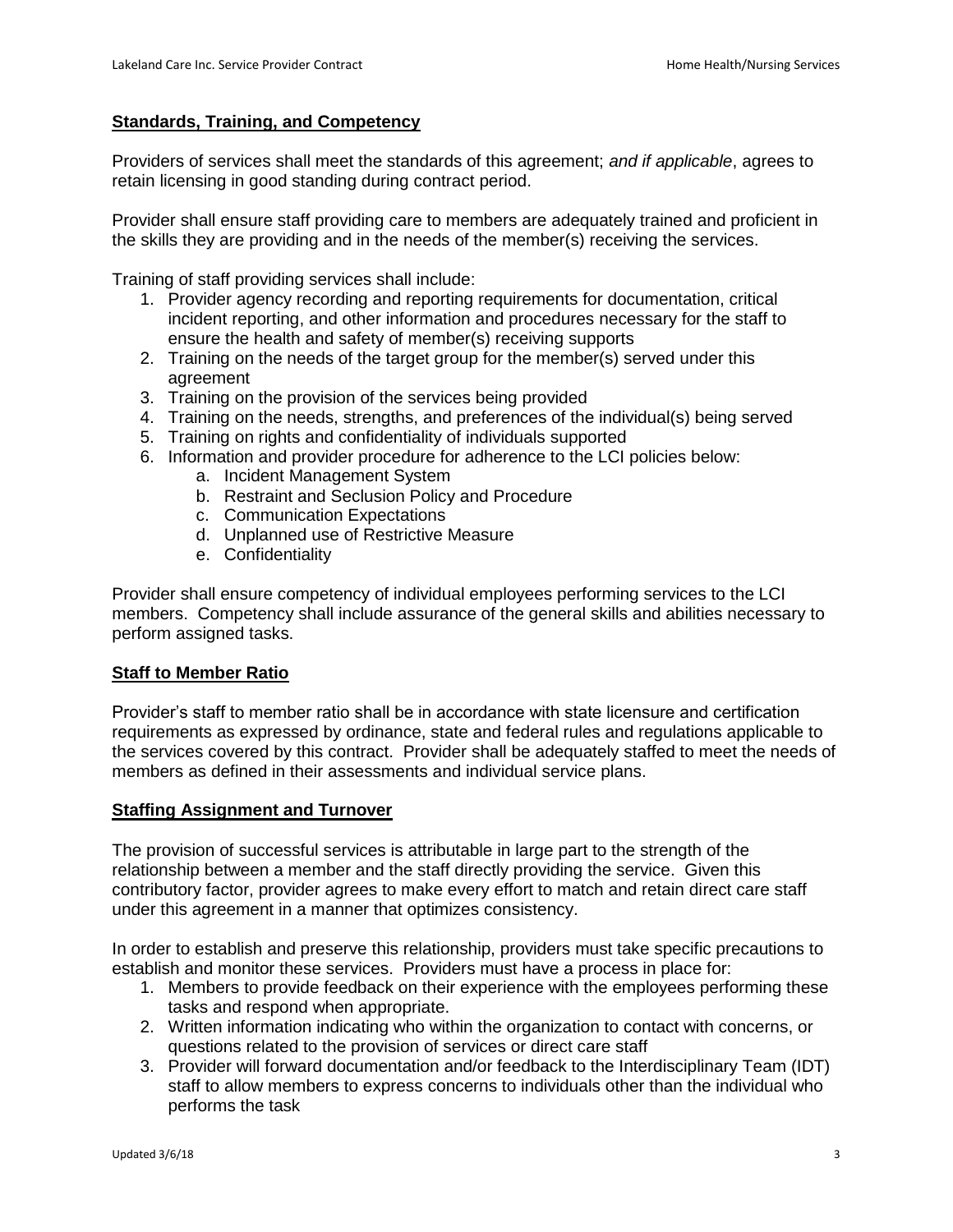Changes in staff assignments to specific members and within the organization are at the discretion of the provider. Provider agrees to take member requests for specific staff into consideration when assigning or reassigning staff to members and will notify the LCI IDT staff in their reporting of any changes to staff providing services.

## **Collaboration and Coordination of Care**

Through the use of the Resource Allocation Decision method (RAD), the LCI IDT staff shall assess the member's needs and outcomes to determine the amount of services to be authorized. The LCI IDT staff shall exchange pertinent information with the provider at the time the referral is made to assure all health and safety needs are provided during the services. This information exchange shall include the assessed needs and amount of authorized units as it relates to services.

All aspects of service shall be discussed between the LCI IDT staff, member or legal representative, and provider to ensure proper collaboration.

#### **Agency Communication Responsibilities**

Providers shall notify the Lakeland Care Provider Compliance Specialist of any visits by their licensing or other regulatory entities within 3 days from the conclusion of the visit.

- If a citation is issued, the provider will supply LCI with copy of applicable plan of correction submitted to the DQA concurrent with submitting to licensing.
	- o Plan of correction must demonstrate a systematic change in practices that is reasonably expected to result in an ongoing correction of identified violations.
	- $\circ$  LCI reserves the right to require additional plan(s) of correction from providers as it adheres to this agreement and/or applicable licensing standards. Providers must update the Provider Compliance Specialist and Quality Specialist when the provider appeals the Statement of Deficiency (SOD) from DQA.

Provider shall ensure a mechanism for recording and reporting to the IDT staff and other appropriate agencies incidents including:

- a. Changes in:
	- Condition (medical, behavioral, mental)
	- Medications, treatments, or MD order
	- Falls (with or without injury)
	- Urgent Care, Emergency Room or Hospitalization
	- Death: anticipated or unexpected
	- Any other circumstances warranting the completion of an agency incident or event report
	- Unplanned use of restrictive measure
- b. Communication/Coordination regarding:
	- Medical Equipment or Supplies
	- Plan of Care development and reevaluation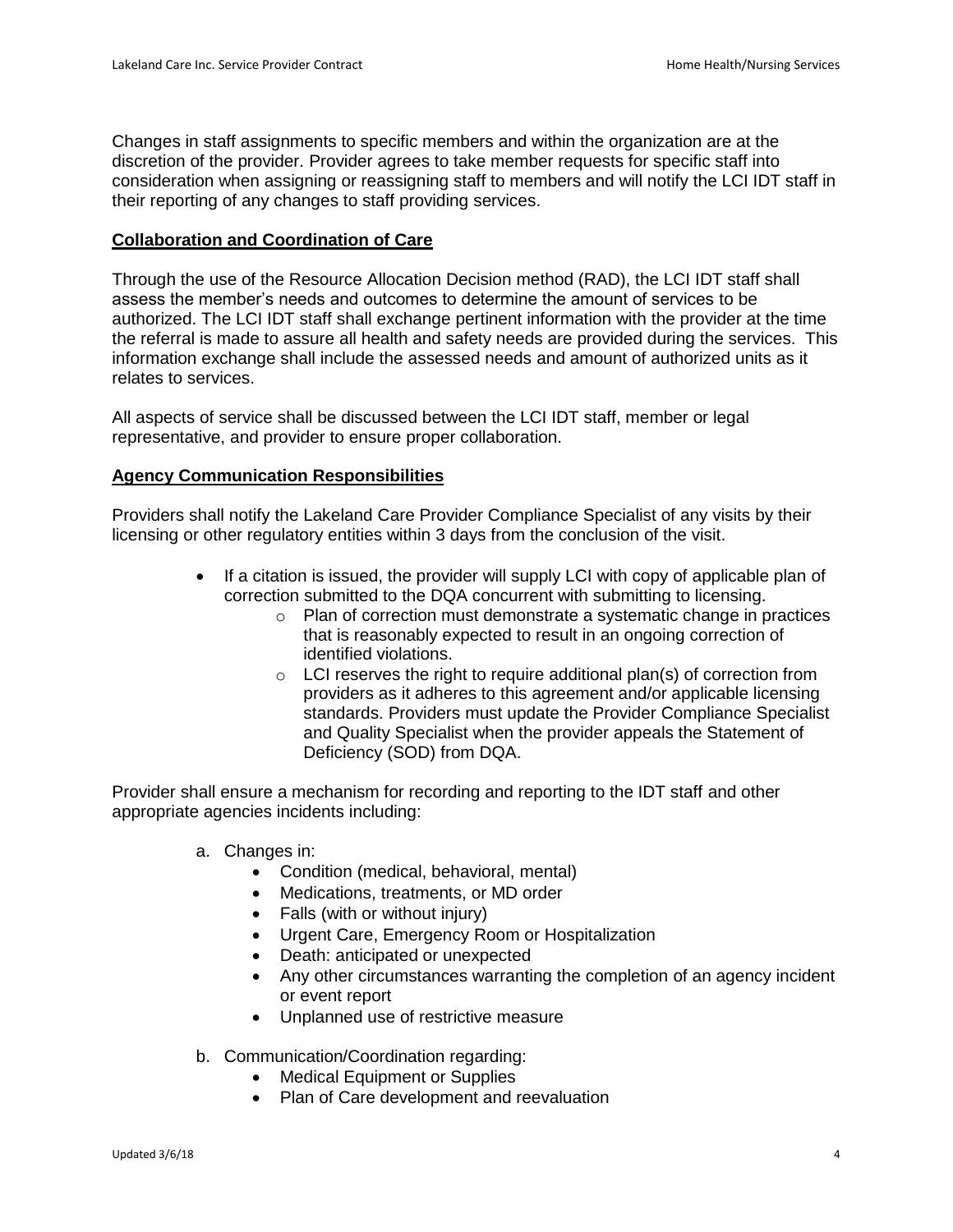- Transition difficulty, discharge planning
- Ongoing Care Management

Note: Staff will first follow their own established in-house protocol. Staff will then inform the IDT of *any member circumstance that would warrant family or physician notification* that includes, but is not limited to the above circumstances.

#### **Documentation**

Providers shall comply with documentation as required by this agreement; *and if applicable*, state licensure and certification requirements as expressed by ordinance, state and federal rules and regulations applicable to the services covered by this contract.

Each LCI member shall have a developed plan of care specific to their needs which address each area of service being provided. A copy of this care plan shall be supplied to LCI IDT staff.

At any time, the IDT staff may request:

- A written report to enhance the coordination and/or quality of care; which includes:
	- o Changes in members' activities
	- o List of supportive tasks provided
	- o Ongoing concerns specific to the member
- Additional documentation of the services provided

## **Billable Units**

Provider service rates will incorporate all administrative and business functions related to the provision of service. Contracted rates include the provision of administrative functions necessary for services and are not billable beyond units provided to each authorized member.

Providers should reference the Rates and Service Codes chart of the agreement for contract units and rates.

Providers should use increments as listed in the rates and service codes chart to bill LCI up to the authorized number of units for the member. Providers can only bill for services rendered to the member. The provider will refund LCI the total amount of any/all units billed without services rendered to the LCI member.

Providers are required to provide for all identified care needs during the provision of services and are specifically prohibited from billing fraudulently for additional services during the provision of these services.

Family Care services administered by LCI are funded by state and federal tax dollars through the Medical Assistance program. As a publicly-funded system, LCI strives to maintain the integrity of the program by ensuring that all services are billed as authorized by LCI, and as rendered to members. LCI ensures this protection, by regularly conducting random reviews of claims submitted by its contracted providers. LCI reserves the right to request verification documentation from providers. This could include but is not limited to: providers' case notes, files, documentation and records.